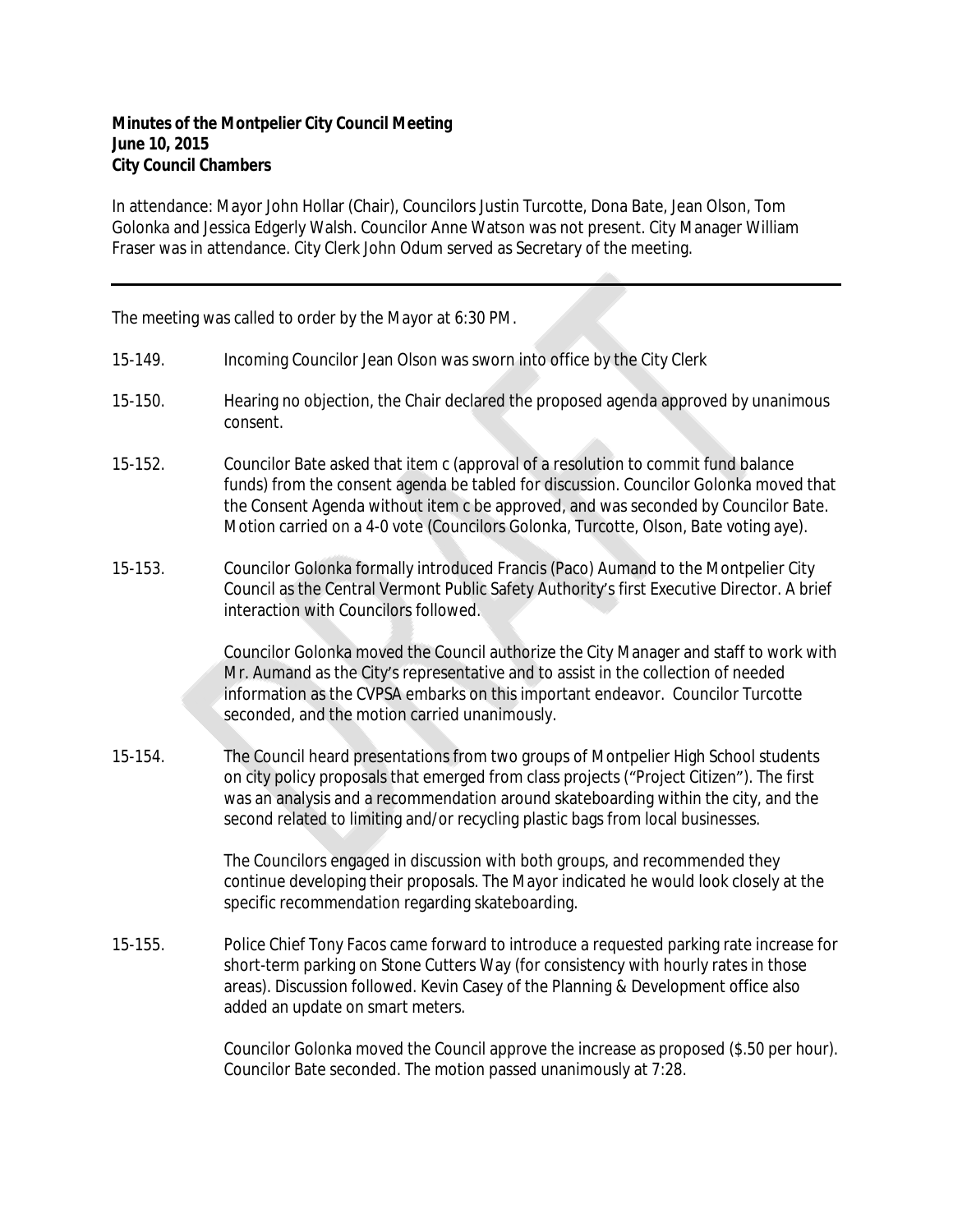15-156. Mr. Casey addressed the Council in regards to the proposed Montpelier Transportation Advisory Committee (MTAC), discussing the structure agreed upon by the related city committees and departments. There was significant discussion, and the Council made several recommendations regarding the clarity of the proposed committee's authority and membership.

> Councilor Edgerly Walsh moved the Council approve the creation of the committee with a direction to staff to return with further edits to the workplan (based on the Council's feedback). Councilor Turcotte seconded. The motion carried unanimously at 7:46.

15-157. At 7:48PM, the Mayor opened the First Public Hearing/Reading of a proposed amendment to Chapter 11 of the City's Code of Ordinances that would designate parks as smoke free zones.

Linda Quinlan, Laura Gamble, Dan Gates rose to testify in opposition.

Ron Rippon, Ginny Burley and Sasha Bianchi rose in support.

The Mayor declared the public hearing closed at 8:00PM. Further discussion followed.

Councilor Turcotte move to indefinitely postpone consideration of this and any amendments to the code of ordinances regarding smoking bans indefinitely. Councilor Golonka seconded. After a brief discussion, the motion failed on a 4-1 vote (Councilor Turcotte voting aye, Councilors Golonka, Edgerly Walsh, Bate and Olson voting nay).

Councilor Edgerly Walsh moved the Council set the Second Public Hearing/Reading for June 24, 2015, and was seconded by Councilor Bate. At 8:14, the motion passed on a 4-1 vote (Councilor Golonka opposed, all others present in favor).

15-158. The Chair opened the discussion on the consideration of a proposed process for a downtown smoking ban. After some discussion, Councilor Edgerly Walsh moved that the discussion be postponed until March when the Council will reconsider its annual goals. Councilor Bate seconded.

> Ms. Burley and Mr. Rippon rose in favor of the idea of a downtown smoking ban. Ann Charles rose in opposition.

The motion carried unanimously at 8:26.

- 15-159. The Chair recalled item c from consent agenda. Finance Director Sandra Gallup came forward to answer Council questions about the proposed fund balance commitment resolution. After some discussion, Councilor Bate move approval of item c from the consent agenda, and was seconded by Councilor Turcotte. The motion carried unanimously at 8:33.
- 15-160. Councilor Olson shared that she was honored by her appointment to the Council.

Councilor Turcotte welcomed Councilor Olson to the Council. He also thanked Ms.